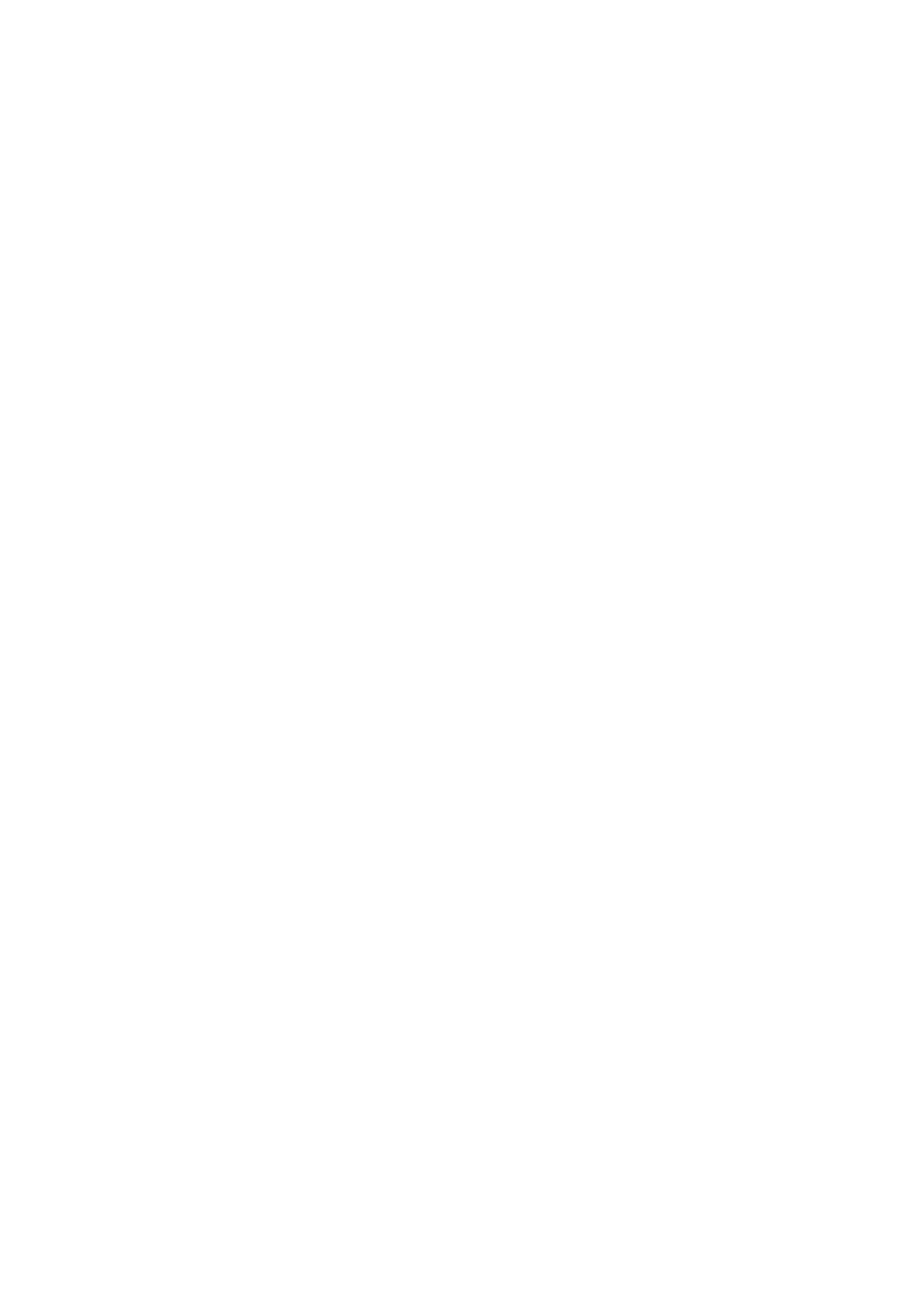#### Dear competitors,

I am pleased to finally have the results of the 2011 Winter Throw Pentathlon Trans Tasman Challenge out to you.

It has been very frustrating this year, and last year as well, not having access to a programme to successfully score this event. After finishing the results three weeks ago, I discovered that the scoring was still not right. I would like to sincerely thank Andrew Stark, with the aid of Bryan Kerr, who came to my rescue adjusting the results and undertaking the printing of certificates and results, and postings.

As I have resigned from the NZMA, this will be the last year I will be responsible for this event. Ten years ago the Throws Pentathlon began within NZ after I asked a few of the throwers in different areas if they would be interest in having a winter challenge. This has steadily grown and now involves the Australian contingent as well. Numbers soared last year to over 100 competitors. Big and small, short and tall, throwers and non throwers, just getting together for a bit of fun!

I would like to take this opportunity to thank the organisers in each area, who every year have run their competitions, sent in results often accompanied by photos and write-ups.

I will miss the contact with you and really appreciated the efforts you have made. It is my hope that NZMA will continue to run this event and the numbers involved are obviously a signal that athletes enjoy being involved.

Thank you all for your patience this year, I have done the best I could with the resources I had available to me and I have enjoyed being a part of it all. Long may it continue.

Cheers,

Christine McCahill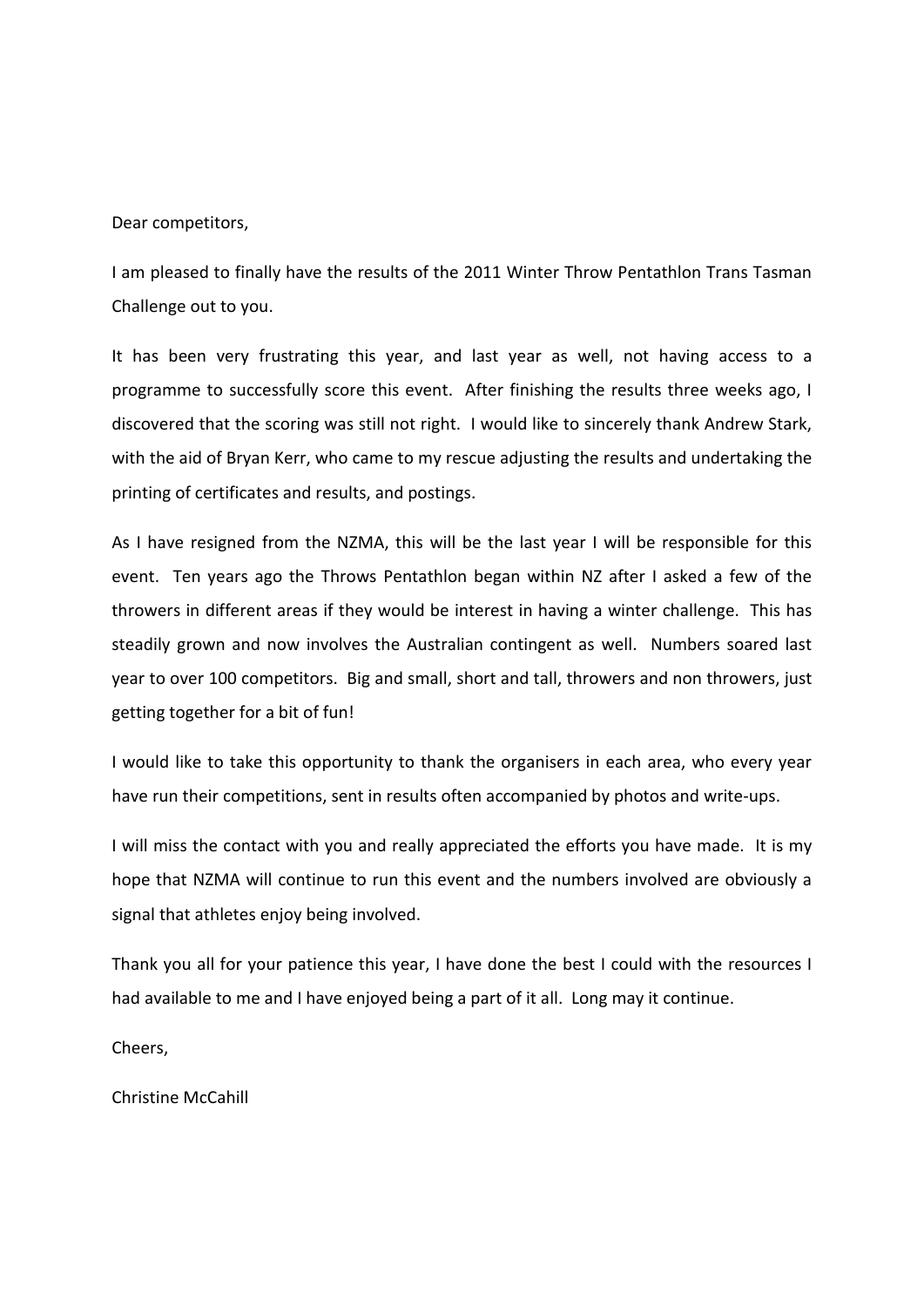### **Men's Winter Throws Pentathlon Trans Tasman Challange 2011**

| <b>M30</b>          |            | <b>Hammer</b> | <b>Shot</b> | <b>Discus</b> | <b>Javelin</b> | Weight | <b>Total</b> |
|---------------------|------------|---------------|-------------|---------------|----------------|--------|--------------|
| David Cooper        | NZ.        | 31.79         | 9.60        | 26.68         | 41.30          | 9.12   |              |
| Age Factors         | M30        | 1.0000        | 1.0000      | 1.0000        | 1.0000         | 1.0000 |              |
|                     |            | 31.79         | 9.60        | 26.68         | 41.30          | 9.12   |              |
| 1st                 |            | 379           | 462         | 400           | 461            | 403    | 2105         |
|                     |            | 379           | 841         | 1241          | 1702           | 2105   |              |
| Darrin Norwood      | <b>AUS</b> | 0             | 11.59       | 32.26         | 41.00          | 8.80   |              |
| Age Factors         | M30        | 1.0000        | 1.0000      | 1.0000        | 1.0000         | 1.0000 |              |
|                     |            | 0.00          | 11.59       | 32.26         | 41.00          | 8.80   |              |
| 2nd                 |            | 0             | 582         | 509           | 457            | 385    | 1933         |
|                     |            | 0             | 582         | 1091          | 1548           | 1933   |              |
| <b>Warren Jones</b> | <b>AUS</b> | 35.88         | 8.73        | 25.10         | 23.73          | 10.10  |              |
| Age Factors         | M30        | 1.0000        | 1.0000      | 1.0000        | 1.0000         | 1.0000 |              |
|                     |            | 35.88         | 8.73        | 25.10         | 23.73          | 10.10  |              |
| 3rd                 |            | 445           | 410         | 369           | 212            | 458    | 1894         |
|                     |            | 445           | 855         | 1224          | 1436           | 1894   |              |
| Michael Scholten    | NZ         | 29.81         | 9.42        | 25.05         | 31.37          | 7.73   |              |
| Age Factors         | M30        | 1.0000        | 1.0000      | 1.0000        | 1.0000         | 1.0000 |              |
|                     |            | 29.81         | 9.42        | 25.05         | 31.37          | 7.73   |              |
| 4th                 |            | 347           | 451         | 368           | 319            | 326    | 1811         |
|                     |            | 347           | 798         | 1166          | 1485           | 1811   |              |

| <b>M35</b>            |     | <b>Hammer</b> | <b>Shot</b> | <b>Discus</b> | <b>Javelin</b> | Weight | Total |
|-----------------------|-----|---------------|-------------|---------------|----------------|--------|-------|
| <b>Brett Kingston</b> | AUS | 29.57         | 8.28        | 24.14         | 30.36          | 8.75   |       |
| Age Factors           | M35 | 1.0300        | 1.0372      | 1.0143        | 1.0126         | 1.0203 |       |
|                       |     | 30.45         | 8.58        | 24.48         | 30.74          | 8.92   |       |
| 1st                   |     | 358           | 401         | 357           | 310            | 392    | 1818  |
|                       |     | 358           | 759         | 1116          | 1426           | 1818   |       |

| <b>M40</b>  |     | <b>Hammer</b> | <b>Shot</b> | <b>Discus</b> | <b>Javelin</b> | Weight | <b>Total</b> |
|-------------|-----|---------------|-------------|---------------|----------------|--------|--------------|
| Rene Otto   | NZ  | 39.95         | 10.46       | 30.98         | 29.70          | 12.18  |              |
| Age Factors | M40 | 1.1252        | 1.1137      | 1.1014        | 1.0862         | 1.0898 |              |
|             |     | 44.95         | 11.64       | 34.12         | 32.26          | 13.27  |              |
| 1st         |     | 593           | 585         | 546           | 331            | 636    | 2691         |
|             |     | 593           | 1178        | 1724          | 2055           | 2691   |              |
| lan Clarke  | NZ  | 22.42         | 8.43        | 26.89         | 10.05          | 0.00   |              |
| Age Factors | M40 | 1.1252        | 1.1137      | 1.1014        | 1.0862         | 1.0898 |              |
|             |     | 25.22         | 9.38        | 29.61         | 10.91          | 0.00   |              |
| 2nd         |     | 274           | 448         | 457           | 44             | 0      | 1223         |
|             |     | 274           | 722         | 1179          | 1223           | 1223   |              |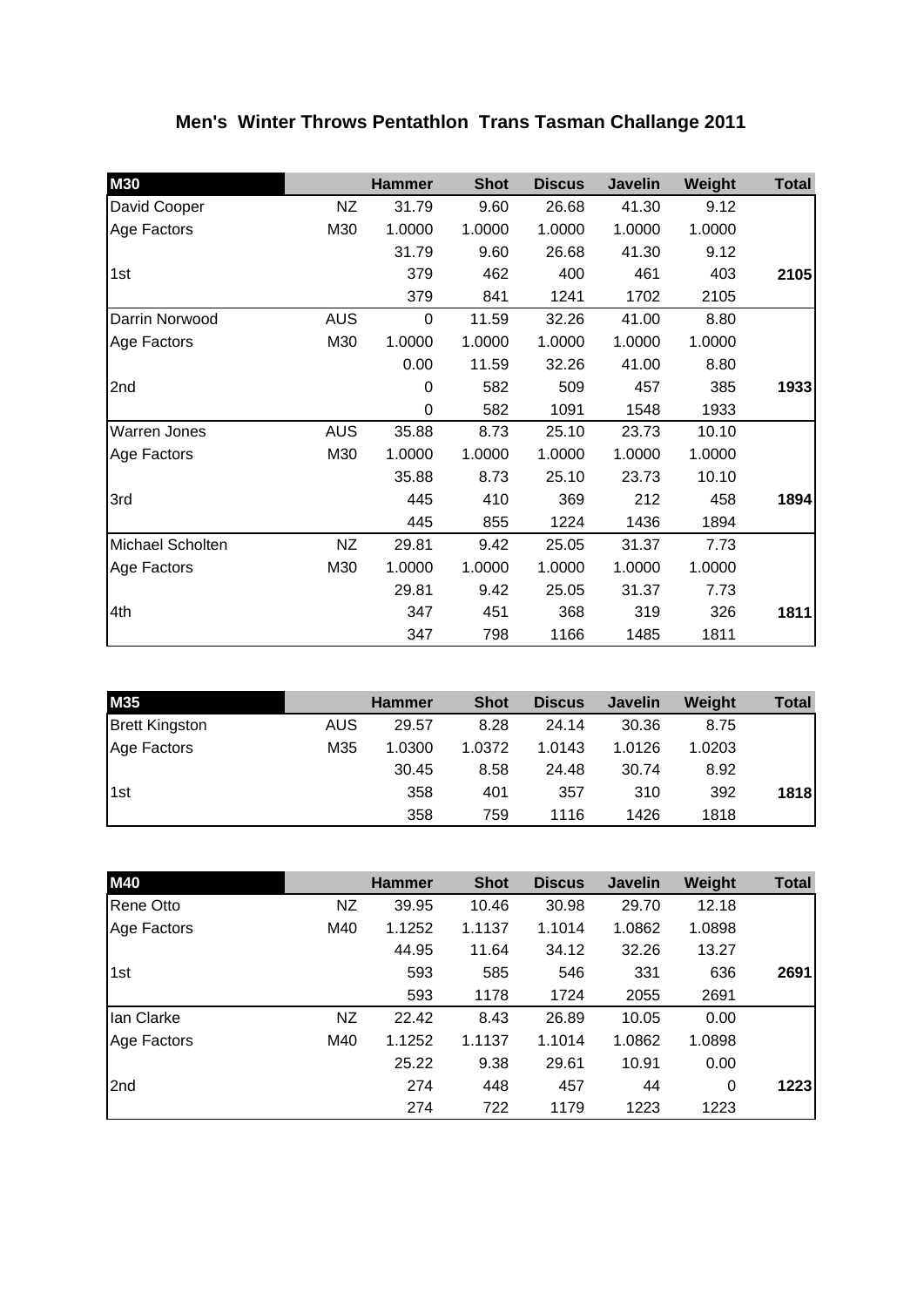| M45                   |            | <b>Hammer</b> | <b>Shot</b> | <b>Discus</b> | <b>Javelin</b> | Weight | <b>Total</b> |
|-----------------------|------------|---------------|-------------|---------------|----------------|--------|--------------|
| <b>Stuart Gyngell</b> | <b>AUS</b> | 43.92         | 14.82       | 41.02         | 35.63          | 12.14  |              |
| Age Factors           | M45        | 1.2397        | 1.2023      | 1.2049        | 1.1716         | 1.1697 |              |
|                       |            | 54.44         | 17.81       | 49.42         | 41.74          | 14.20  |              |
| 1st                   |            | 750           | 963         | 858           | 467            | 689    | 3727         |
|                       |            | 750           | 1713        | 2571          | 3038           | 3727   |              |
| Phil Frkovic          | <b>AUS</b> | 38.80         | 10.85       | 32.30         | 27.24          | 11.16  |              |
| Age Factors           | M45        | 1.2397        | 1.2023      | 1.2049        | 1.1716         | 1.1697 |              |
|                       |            | 48.10         | 13.04       | 38.91         | 31.91          | 13.05  |              |
| 2nd                   |            | 645           | 670         | 642           | 326            | 624    | 2907         |
|                       |            | 645           | 1315        | 1957          | 2283           | 2907   |              |
| Matt Stenning         | <b>AUS</b> | 33.01         | 7.74        | 25.47         | 13.88          | 9.27   |              |
| Age Factors           | M45        | 1.2397        | 1.2023      | 1.2049        | 1.1716         | 1.1697 |              |
|                       |            | 40.92         | 9.30        | 30.68         | 16.26          | 10.84  |              |
| 3rd                   |            | 527           | 444         | 478           | 112            | 499    | 2060         |
|                       |            | 527           | 971         | 1449          | 1561           | 2060   |              |
| <b>Steve Weeks</b>    | <b>AUS</b> | 26.38         | 8.37        | 25.08         | 20.42          | 8.48   |              |
| Age Factors           | M45        | 1.2397        | 1.2023      | 1.2049        | 1.1716         | 1.1697 |              |
|                       |            | 32.70         | 10.06       | 30.21         | 23.92          | 9.91   |              |
| 4th                   |            | 394           | 489         | 469           | 215            | 447    | 2014         |
|                       |            | 394           | 883         | 1352          | 1567           | 2014   |              |
| Mark MacFarlane       | <b>NZ</b>  | 13.63         | 7.92        | 19.29         | 23.75          | 6.19   |              |
| Age Factors           | M45        | 1.2397        | 1.2023      | 1.2049        | 1.1716         | 1.1697 |              |
|                       |            | 16.89         | 9.52        | 23.24         | 27.82          | 7.24   |              |
| 5th                   |            | 144           | 457         | 333           | 269            | 299    | 1502         |
|                       |            | 144           | 601         | 934           | 1203           | 1502   |              |

| <b>M50</b>           |            | <b>Hammer</b> | <b>Shot</b> | <b>Discus</b> | <b>Javelin</b> | Weight | <b>Total</b> |
|----------------------|------------|---------------|-------------|---------------|----------------|--------|--------------|
| Robert Hanbury-Brown | <b>AUS</b> | 34.86         | 11.06       | 37.99         | 38.20          | 12.29  |              |
| Age Factors          | M50        | 1.1864        | 1.1721      | 1.0218        | 1.2278         | 1.0488 |              |
|                      |            | 41.35         | 12.96       | 38.81         | 46.90          | 12.88  |              |
| 1st                  |            | 534           | 665         | 640           | 543            | 614    | 2996         |
|                      |            | 534           | 1199        | 1839          | 2382           | 2996   |              |
| Mark Flaus           | NZ         | 30.47         | 10.79       | 33.17         | 31.09          | 13.08  |              |
| Age Factors          | M50        | 1.1864        | 1.1721      | 1.0218        | 1.2278         | 1.0488 |              |
|                      |            | 36.14         | 12.64       | 33.89         | 38.17          | 13.71  |              |
| 2nd                  |            | 449           | 645         | 542           | 416            | 661    | 2713         |
|                      |            | 449           | 1094        | 1636          | 2052           | 2713   |              |
| Gary Rawson          | NZ         | 18.44         | 8.71        | 28.18         | 34.23          | 8.30   |              |
| Age Factors          | M50        | 1.1864        | 1.1721      | 1.0218        | 1.2278         | 1.0488 |              |
|                      |            | 21.87         | 10.20       | 28.79         | 42.02          | 8.70   |              |
| 3rd                  |            | 222           | 498         | 441           | 471            | 380    | 2012         |
|                      |            | 222           | 720         | 1161          | 1632           | 2012   |              |
| Ganga Prasad         | <b>AUS</b> | 15.80         | 6.68        | 21.03         | 18.87          | 7.17   |              |
| Age Factors          | M50        | 1.1864        | 1.1721      | 1.0218        | 1.2278         | 1.0488 |              |
|                      |            | 18.74         | 7.82        | 21.48         | 23.16          | 7.51   |              |
| 4th                  |            | 173           | 356         | 300           | 204            | 314    | 1347         |
|                      |            | 173           | 529         | 829           | 1033           | 1347   |              |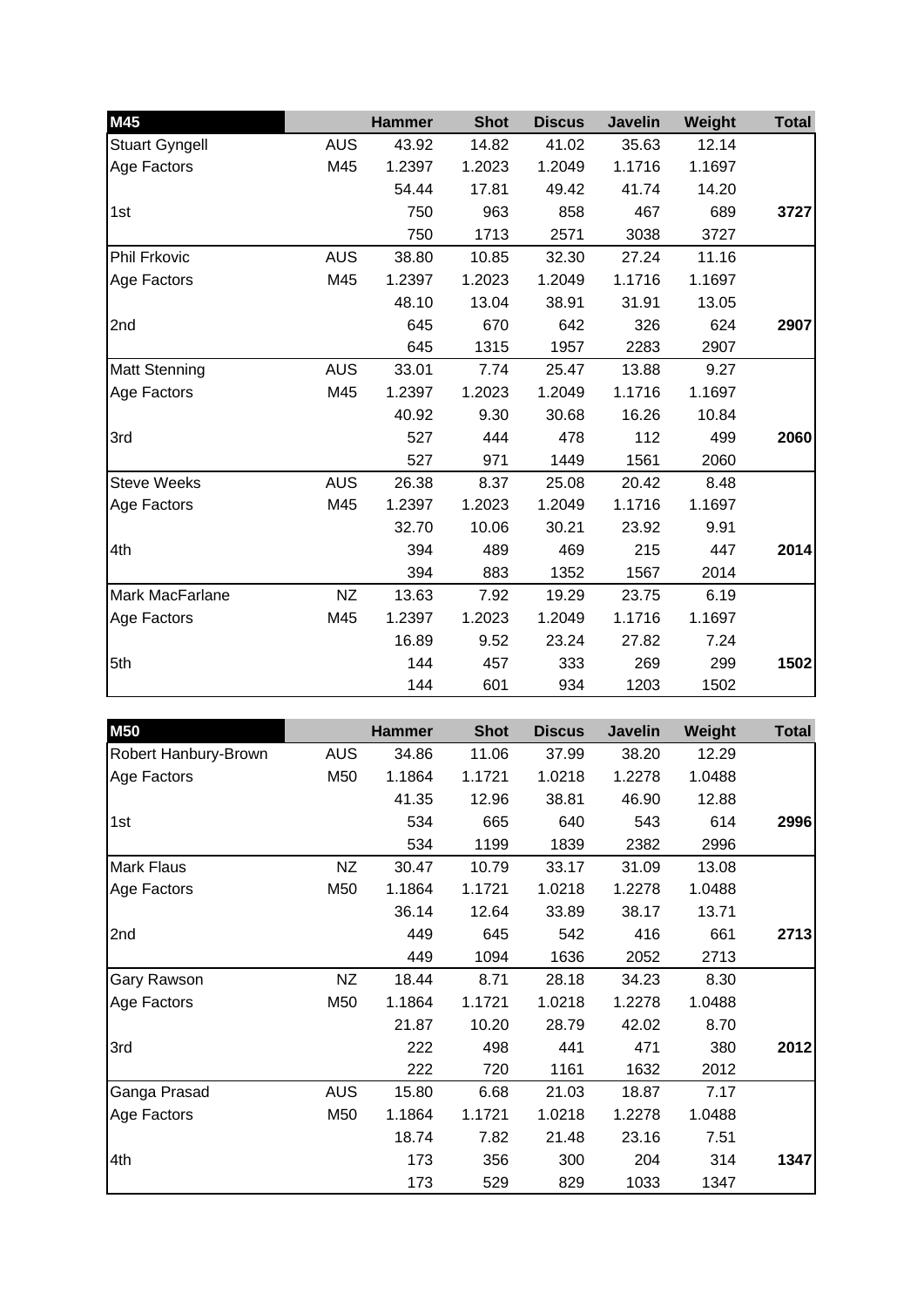| Rob Dabb    | NZ  | 12.44  | 6.12   | 17.28  | 4.36   | 4.36   |     |
|-------------|-----|--------|--------|--------|--------|--------|-----|
| Age Factors | M50 | 1.1864 | 1.1721 | 1.0218 | 1.2278 | 1.0488 |     |
|             |     | 14.75  | 7.17   | 17.65  | 5.35   | 4.57   |     |
| 5th         |     | 111    | 317    | 228    |        | 155    | 811 |
|             |     | 111    | 428    | 656    | 656    | 811    |     |

| <b>M55</b>            |            | <b>Hammer</b> | <b>Shot</b> | <b>Discus</b> | <b>Javelin</b> | Weight | <b>Total</b> |
|-----------------------|------------|---------------|-------------|---------------|----------------|--------|--------------|
| <b>Voltek Klimink</b> | <b>AUS</b> | 36.11         | 10.31       | 36.21         | 42.61          | 12.71  |              |
| Age Factors           | M55        | 1.3145        | 1.2706      | 1.1103        | 1.3380         | 1.1225 |              |
|                       |            | 47.46         | 13.09       | 40.20         | 57.01          | 14.26  |              |
| 1st                   |            | 635           | 673         | 669           | 693            | 693    | 3363         |
|                       |            | 635           | 1308        | 1977          | 2670           | 3363   |              |
| Gavin Murray          | <b>AUS</b> | 36.94         | 10.83       | 34.04         | 31.37          | 12.53  |              |
| Age Factors           | M55        | 1.3145        | 1.2706      | 1.1103        | 1.3380         | 1.1225 |              |
|                       |            | 48.55         | 13.76       | 37.79         | 41.97          | 14.06  |              |
| 2nd                   |            | 653           | 714         | 620           | 471            | 681    | 3139         |
|                       |            | 653           | 1367        | 1987          | 2458           | 3139   |              |
| Duncan MacNicol       | <b>AUS</b> | 27.53         | 9.03        | 26.51         | 26.55          | 11.01  |              |
| Age Factors           | M55        | 1.3145        | 1.2706      | 1.1103        | 1.3380         | 1.1225 |              |
|                       |            | 36.18         | 11.47       | 29.43         | 35.52          | 12.35  |              |
| 3rd                   |            | 450           | 574         | 453           | 378            | 584    | 2439         |
|                       |            | 450           | 1024        | 1477          | 1855           | 2439   |              |
| Tony Baker            | <b>AUS</b> | 24.65         | 9.33        | 23.55         | 21.28          | 9.45   |              |
| Age Factors           | M55        | 1.3145        | 1.2706      | 1.1103        | 1.3380         | 1.1225 |              |
|                       |            | 32.40         | 11.85       | 26.14         | 28.47          | 10.60  |              |
| 4th                   |            | 389           | 597         | 389           | 278            | 486    | 2139         |
|                       |            | 389           | 986         | 1375          | 1653           | 2139   |              |

| <b>M60</b>            |            | <b>Hammer</b> | <b>Shot</b> | <b>Discus</b> | <b>Javelin</b> | Weight | <b>Total</b> |
|-----------------------|------------|---------------|-------------|---------------|----------------|--------|--------------|
| <b>Rick Davison</b>   | NZ.        | 39.19         | 9.53        | 36.15         | 31.20          | 13.56  |              |
| Age Factors           | M60        | 1.3082        | 1.2482      | 1.0628        | 1.4140         | 1.0424 |              |
|                       |            | 51.26         | 11.89       | 38.42         | 44.11          | 14.13  |              |
| 1st                   |            | 697           | 600         | 633           | 502            | 685    | 3117         |
|                       |            | 697           | 1297        | 1930          | 2432           | 3117   |              |
| <b>Rick Davison 2</b> | NZ         | 38.23         | 9.22        | 32.01         | 27.45          | 14.84  |              |
| Age Factors           | M60        | 1.3082        | 1.2482      | 1.0628        | 1.4140         | 1.0424 |              |
|                       |            | 50.01         | 11.50       | 34.02         | 38.81          | 15.46  |              |
| 2nd                   |            | 677           | 576         | 544           | 425            | 761    | 2983         |
|                       |            | 677           | 1253        | 1797          | 2222           | 2983   |              |
| Peter Frangenheim     | <b>AUS</b> | 19.18         | 7.39        | 21.39         | 30.40          | 7.38   |              |
| Age Factors           | M60        | 1.3082        | 1.2482      | 1.0628        | 1.4140         | 1.0424 |              |
|                       |            | 25.09         | 9.22        | 22.73         | 42.98          | 7.69   |              |
| 3rd                   |            | 272           | 439         | 324           | 485            | 324    | 1844         |
|                       |            | 272           | 711         | 1035          | 1520           | 1844   |              |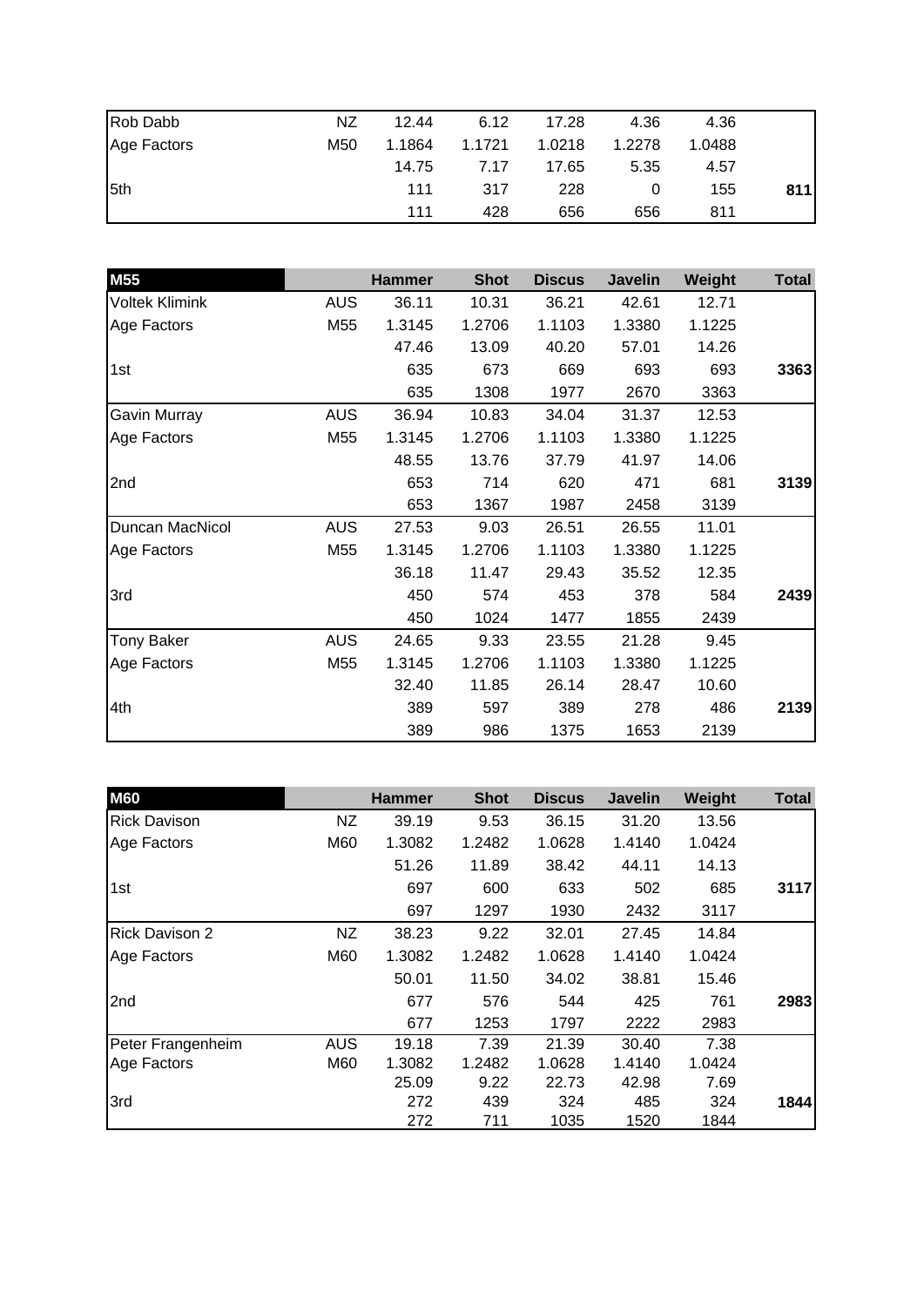| M65                   |            | <b>Hammer</b> | <b>Shot</b> | <b>Discus</b> | <b>Javelin</b> | Weight | <b>Total</b> |
|-----------------------|------------|---------------|-------------|---------------|----------------|--------|--------------|
| Keith James           | <b>AUS</b> | 30.26         | 9.86        | 35.90         | 33.11          | 10.27  |              |
| Age Factors           | M65        | 1.4656        | 1.3607      | 1.1637        | 1.5620         | 1.1153 |              |
|                       |            | 44.34         | 13.41       | 41.77         | 51.71          | 11.45  |              |
| 1st                   |            | 583           | 692         | 701           | 614            | 533    | 3123         |
|                       |            | 583           | 1275        | 1976          | 2590           | 3123   |              |
| <b>Guy Quarterman</b> | <b>AUS</b> | 29.74         | 9.66        | 30.44         | 32.84          | 11.24  |              |
| Age Factors           | M65        | 1.4656        | 1.3607      | 1.1637        | 1.5620         | 1.1153 |              |
|                       |            | 43.58         | 13.14       | 35.42         | 51.29          | 12.53  |              |
| 2nd                   |            | 571           | 676         | 572           | 608            | 594    | 3021         |
|                       |            | 571           | 1247        | 1819          | 2427           | 3021   |              |
| Peter Clark           | <b>AUS</b> | 27.32         | 10.47       | 36.98         | 23.90          | 9.60   |              |
| Age Factors           | M65        | 1.4656        | 1.3607      | 1.1637        | 1.5620         | 1.1153 |              |
|                       |            | 40.04         | 14.24       | 43.03         | 37.33          | 10.7   |              |
| 3rd                   |            | 513           | 743         | 726           | 404            | 491    | 2877         |
|                       |            | 513           | 1256        | 1982          | 2386           | 2877   |              |
| Bo Cox                | <b>NZ</b>  | 32.86         | 8.85        | 26.88         | 19.94          | 11.76  |              |
| Age Factors           | M65        | 1.4656        | 1.3607      | 1.1637        | 1.5620         | 1.1153 |              |
|                       |            | 48.15         | 12.04       | 31.28         | 31.14          | 13.11  |              |
| 4th                   |            | 646           | 609         | 490           | 315            | 627    | 2687         |
|                       |            | 646           | 1255        | 1745          | 2060           | 2687   |              |
| Don Quinn             | <b>AUS</b> | 26.44         | 9.83        | 31.70         | 15.26          | 11.20  |              |
| Age Factors           | M65        | 1.4656        | 1.3607      | 1.1637        | 1.5620         | 1.1153 |              |
|                       |            | 38.75         | 13.37       | 36.88         | 23.83          | 12.49  |              |
| 5th                   |            | 492           | 690         | 601           | 213            | 592    | 2588         |
|                       |            | 492           | 1182        | 1783          | 1996           | 2588   |              |
| Robyn Whyte           | <b>AUS</b> | 21.94         | 6.49        | 22.32         | 25.48          | 9.35   |              |
| Age Factors           | M65        | 1.4656        | 1.3607      | 1.1637        | 1.5620         | 1.1153 |              |
|                       |            | 32.15         | 8.83        | 25.97         | 39.79          | 10.42  |              |
| 6th                   |            | 385           | 416         | 386           | 439            | 476    | 2102         |
|                       |            | 385           | 801         | 1187          | 1626           | 2102   |              |
| Jim Fitzgerald        | <b>AUS</b> | 19.41         | 6.68        | 20.92         | 12.29          | 7.05   |              |
| Age Factors           | M65        | 1.4656        | 1.3607      | 1.1637        | 1.5620         | 1.1153 |              |
|                       |            | 28.44         | 9.08        | 24.34         | 19.19          | 7.86   |              |
| 7th                   |            | 326           | 431         | 354           | 150            | 333    | 1594         |
|                       |            | 326           | 757         | 1111          | 1261           | 1594   |              |

| <b>M70</b>           |            | <b>Hammer</b> | <b>Shot</b> | <b>Discus</b> | <b>Javelin</b> | Weight | <b>Total</b> |
|----------------------|------------|---------------|-------------|---------------|----------------|--------|--------------|
| <b>Brian Senior</b>  | NZ.        | 34.15         | 9.98        | 31.66         | 23.22          | 13.53  |              |
| Age Factors          | M70        | 1.5124        | 1.3471      | 1.2781        | 1.6801         | 1.1408 |              |
|                      |            | 51.64         | 13.44       | 40.46         | 39.01          | 15.43  |              |
| 1st                  |            | 704           | 694         | 674           | 428            | 760    | 3260         |
|                      |            | 704           | 1398        | 2072          | 2500           | 3260   |              |
| <b>Brett Sowerby</b> | <b>AUS</b> | 28.72         | 9.12        | 31.23         | 18.66          | 10.71  |              |
| Age Factors          | M70        | 1.5124        | 1.3471      | 1.2781        | 1.6801         | 1.1408 |              |
|                      |            | 43.43         | 12.28       | 39.91         | 31.35          | 12.21  |              |
| 2nd                  |            | 568           | 623         | 663           | 318            | 576    | 2748         |
|                      |            | 568           | 1191        | 1854          | 2172           | 2748   |              |
| lan Kennedy          | <b>AUS</b> | 26.60         | 8.33        | 21.87         | 20.14          | 10.44  |              |
| Age Factors          | M70        | 1.5124        | 1.3471      | 1.2781        | 1.6801         | 1.1408 |              |
|                      |            | 40.22         | 11.22       | 27.95         | 33.83          | 11.90  |              |
| 3rd                  |            | 516           | 559         | 424           | 353            | 559    | 2411         |
|                      |            | 516           | 1075        | 1499          | 1852           | 2411   |              |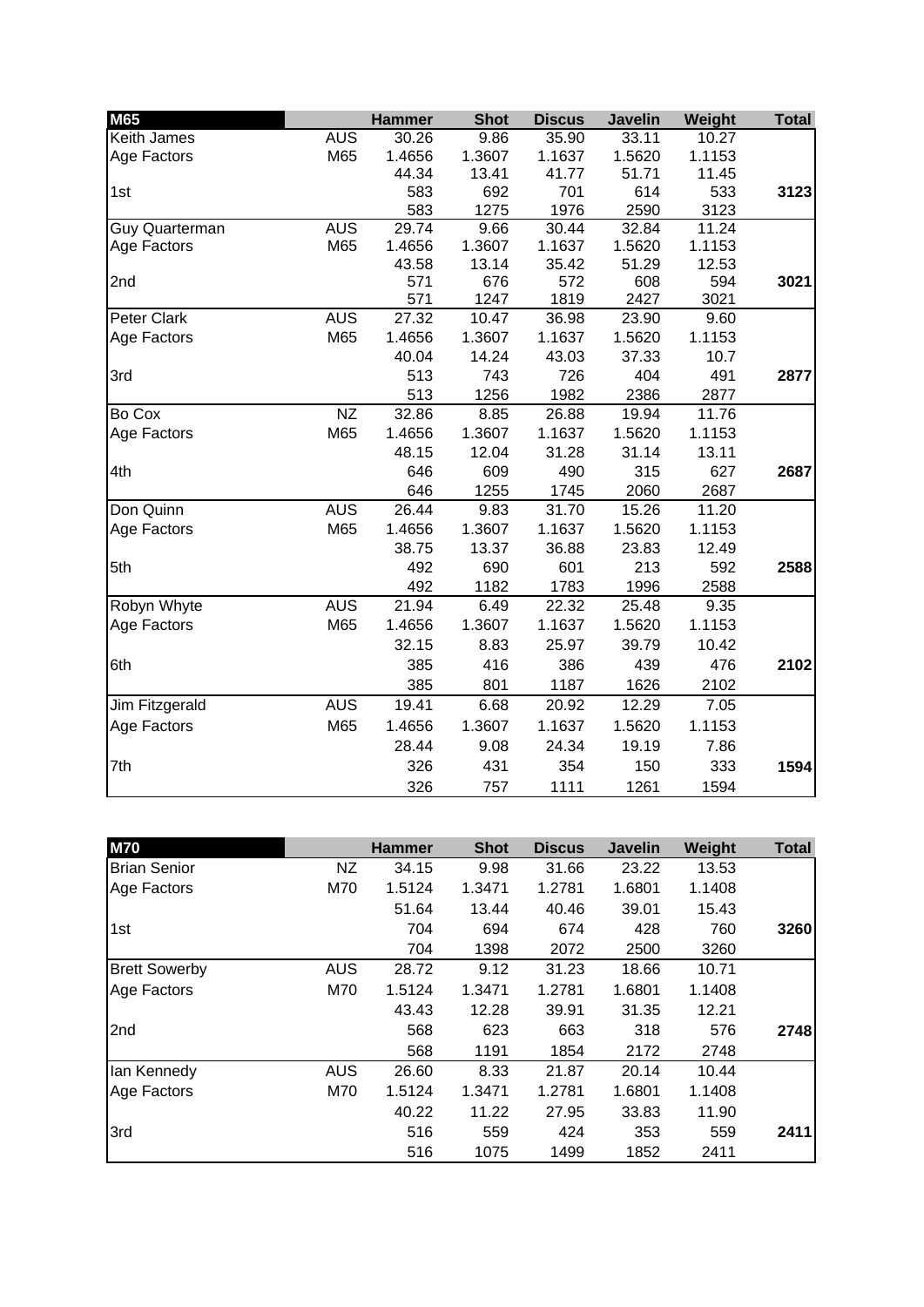| <b>Noel Donohoe</b> | <b>AUS</b> | 21.77  | 8.18   | 22.90  | 19.76  | 10.95  |      |
|---------------------|------------|--------|--------|--------|--------|--------|------|
| Age Factors         | M70        | 1.5124 | 1.3471 | 1.2781 | 1.6801 | 1.1408 |      |
|                     |            | 32.92  | 11.01  | 29.26  | 33.19  | 12.49  |      |
| 4th                 |            | 397    | 546    | 450    | 344    | 592    | 2329 |
|                     |            | 397    | 943    | 1393   | 1737   | 2329   |      |
| <b>Bruce Clarke</b> | <b>NZ</b>  | 26.47  | 7.69   | 18.27  | 19.25  | 11.42  |      |
| Age Factors         | M70        | 1.5124 | 1.3471 | 1.2781 | 1.6801 | 1.1408 |      |
|                     |            | 40.03  | 10.35  | 23.35  | 32.34  | 13.02  |      |
| 5th                 |            | 513    | 507    | 335    | 332    | 622    | 2309 |
|                     |            | 513    | 1020   | 1355   | 1687   | 2309   |      |
| <b>Gregor Nicol</b> | <b>AUS</b> | 22.40  | 7.26   | 20.28  | 20.09  | 7.19   |      |
| Age Factors         | M70        | 1.5124 | 1.3471 | 1.2781 | 1.6801 | 1.1408 |      |
|                     |            | 33.87  | 9.77   | 25.91  | 33.75  | 8.20   |      |
| 6th                 |            | 413    | 472    | 385    | 352    | 352    | 1974 |
|                     |            | 413    | 885    | 1270   | 1622   | 1974   |      |

| <b>M75</b>         |            | <b>Hammer</b> | <b>Shot</b> | <b>Discus</b> | <b>Javelin</b> | Weight | <b>Total</b> |
|--------------------|------------|---------------|-------------|---------------|----------------|--------|--------------|
| Erkki Saarinan     | <b>AUS</b> | 20.60         | 8.81        | 24.29         | 29.49          | 8.26   |              |
| Age Factors        | M75        | 1.7268        | 1.4790      | 1.4332        | 1.8932         | 1.2286 |              |
|                    |            | 35.57         | 13.02       | 34.81         | 55.83          | 10.14  |              |
| 1st                |            | 440           | 668         | 560           | 675            | 460    | 2803         |
|                    |            | 440           | 1108        | 1668          | 2343           | 2803   |              |
| Robin Ball         | ΝZ         | 24.24         | 8.08        | 28.45         | 18.74          | 7.71   |              |
| Age Factors        | M75        | 1.7268        | 1.4790      | 1.4332        | 1.8932         | 1.2286 |              |
|                    |            | 41.85         | 11.95       | 40.77         | 35.47          | 9.47   |              |
| 2nd                |            | 542           | 603         | 680           | 377            | 422    | 2624         |
|                    |            | 542           | 1145        | 1825          | 2202           | 2624   |              |
| Ray Laurie         | <b>AUS</b> | 24.97         | 6.50        | 17.55         | 17.20          | 7.92   |              |
| Age Factors        | M75        | 1.7268        | 1.4790      | 1.4332        | 1.8932         | 1.2286 |              |
|                    |            | 43.11         | 9.61        | 25.15         | 32.56          | 9.73   |              |
| 3rd                |            | 563           | 462         | 370           | 335            | 437    | 2167         |
|                    |            | 563           | 1025        | 1395          | 1730           | 2167   |              |
| <b>Barrie Rait</b> | NZ         | 18.80         | 6.70        | 15.42         | 13.76          | 8.06   |              |
| Age Factors        | M75        | 1.7268        | 1.4790      | 1.4332        | 1.8932         | 1.2286 |              |
|                    |            | 32.46         | 9.90        | 22.09         | 26.05          | 9.90   |              |
| 4th                |            | 390           | 480         | 311           | 244            | 446    | 1871         |
|                    |            | 390           | 870         | 1181          | 1425           | 1871   |              |

| <b>M80</b>         |     | <b>Hammer</b> | <b>Shot</b> | <b>Discus</b> | <b>Javelin</b> | Weight | <b>Total</b> |
|--------------------|-----|---------------|-------------|---------------|----------------|--------|--------------|
| <b>Bill Newton</b> | NZ  | 27.17         | 8.95        | 21.17         | 21.94          | 9.84   |              |
| Age Factors        | M80 | 1.9056        | 1.5980      | 1.6441        | 2.0952         | 1.3043 |              |
|                    |     | 51.77         | 14.30       | 34.80         | 45.96          | 12.83  |              |
| 1st                |     | 706           | 747         | 560           | 529            | 611    | 3153         |
|                    |     | 706           | 1453        | 2013          | 2542           | 3153   |              |
| Jim Blair          | NZ  | 21.44         | 8.30        | 20.28         | 22.03          | 9.50   |              |
| Age Factors        | M80 | 1.9056        | 1.5980      | 1.6441        | 2.0952         | 1.3043 |              |
|                    |     | 40.85         | 13.26       | 33.34         | 46.15          | 12.39  |              |
| 2nd                |     | 526           | 683         | 531           | 532            | 586    | 2858         |
|                    |     | 526           | 1209        | 1740          | 2272           | 2858   |              |
| Dave Leech         | NZ  | 21.11         | 6.61        | 16.93         | 11.81          | 9.17   |              |
| Age Factors        | M80 | 1.9056        | 1.5980      | 1.6441        | 2.0952         | 1.3043 |              |
|                    |     | 40.22         | 10.56       | 27.83         | 24.74          | 11.96  |              |
| 3rd                |     | 516           | 519         | 422           | 226            | 562    | 2245         |
|                    |     | 516           | 1035        | 1457          | 1683           | 2245   |              |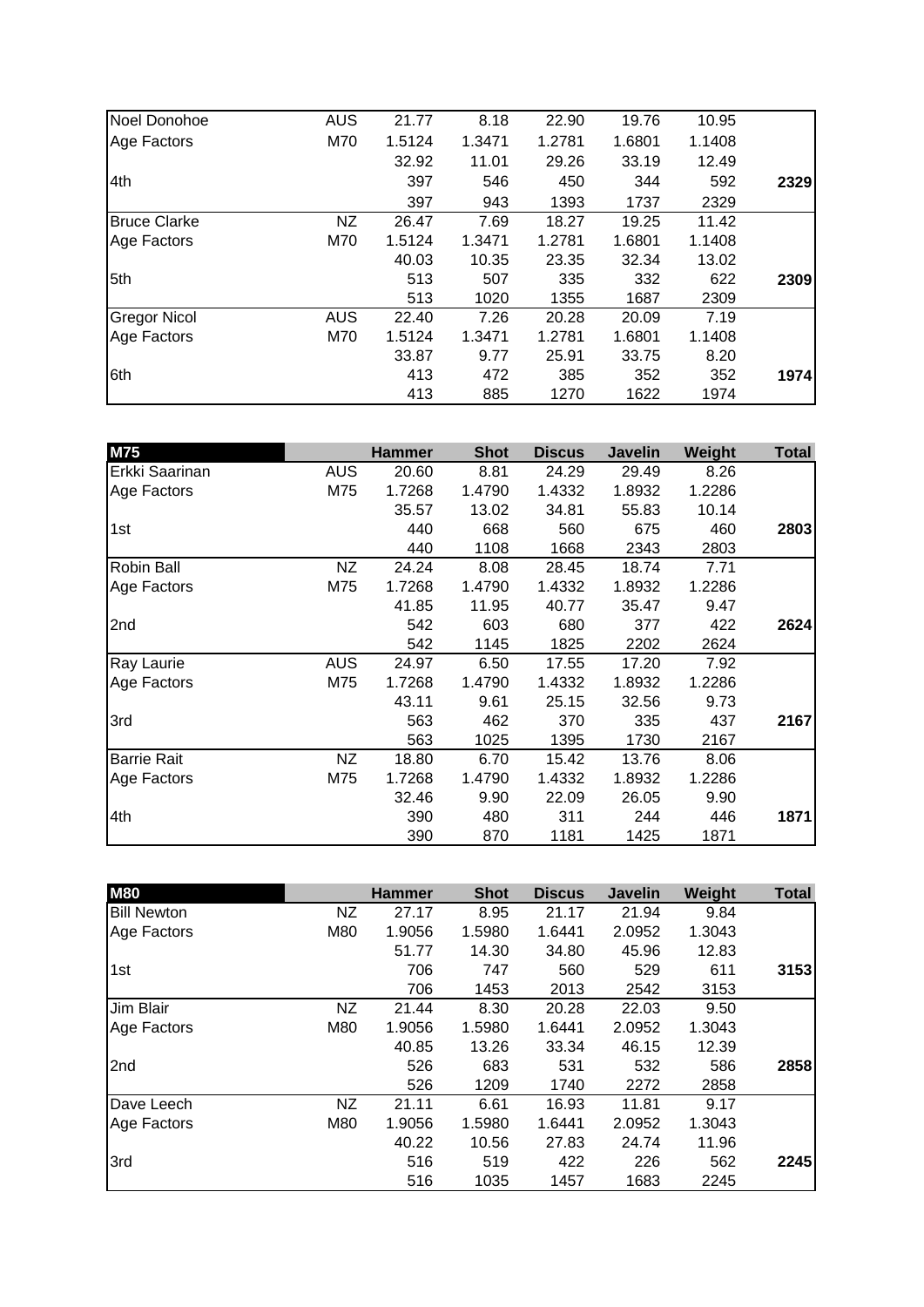| <b>M85</b>        |     | <b>Hammer</b> | <b>Shot</b> | <b>Discus</b> | <b>Javelin</b> | Weight | Total |
|-------------------|-----|---------------|-------------|---------------|----------------|--------|-------|
| Maurice Dauphinet | AUS | 14.30         | 6.98        | 20.78         | 18.50          | 6.72   |       |
| Age Factors       | M85 | 2.2784        | 1.8037      | 1.9508        | 2.4378         | 1.4452 |       |
|                   |     | 32.58         | 12.58       | 40.53         | 45.09          | 9.71   |       |
| 1st               |     | 392           | 642         | 675           | 516            | 436    | 2661  |
|                   |     | 392           | 1034        | 1709          | 2225           | 2661   |       |

| <b>M90</b>    |     | <b>Hammer</b> | <b>Shot</b> | <b>Discus</b> | <b>Javelin</b> | Weight | Total |
|---------------|-----|---------------|-------------|---------------|----------------|--------|-------|
| Dave Scratton | NZ  | 15.37         | 5.29        | 10.79         | 10.06          | 6.37   |       |
| Age Factors   | M90 | 2.8506        | 2.1123      | 2.4402        | 2.9137         | 1.6714 |       |
|               |     | 43.81         | 11.17       | 26.32         | 29.31          | 10.64  |       |
| 1st           |     | 575           | 556         | 393           | 290            | 488    | 2302  |
|               |     | 575           | 1131        | 1524          | 1814           | 2302   |       |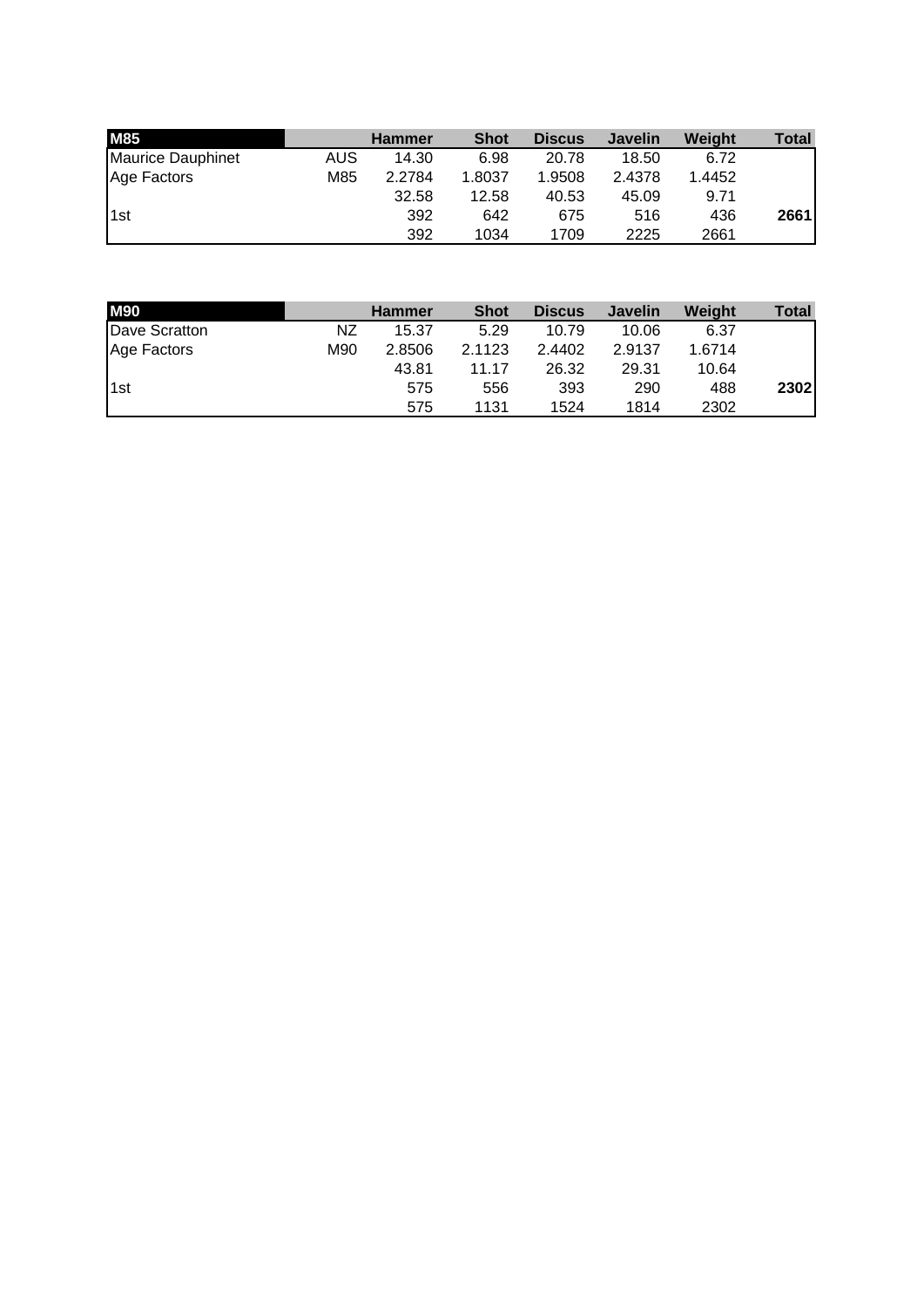### **Women's Winter Throws Pentathlon Trans Tasman Challange 2011**

| <b>W30</b>               |      | <b>Hammer</b> | <b>Shot</b> | <b>Discus</b> | <b>Javelin</b> | Weight | Total |
|--------------------------|------|---------------|-------------|---------------|----------------|--------|-------|
| <b>Pauline Armstrong</b> | AUS. | 22.02         | 6.64        | 18.53         | 19.15          | 8.15   |       |
| Age Factors              | W30  | 1.0000        | 1.0000      | 1.0000        | 1.0000         | 1.0000 |       |
|                          |      | 22.02         | 6.64        | 18.53         | 19.15          | 8.15   |       |
| 1st                      |      | 322           | 312         | 251           | 273            | 381    | 1539  |
|                          |      | 322           | 634         | 885           | 1158           | 1539   |       |

| <b>W40</b>          |                 | <b>Hammer</b> | <b>Shot</b> | <b>Discus</b> | <b>Javelin</b> | Weight | <b>Total</b> |
|---------------------|-----------------|---------------|-------------|---------------|----------------|--------|--------------|
| Lynette Smith       | <b>AUS</b>      | 30.96         | 9.71        | 31.50         | 29.56          | 9.29   |              |
| Age Factors         | W40             | 1.1763        | 1.1100      | 1.1150        | 1.1475         | 1.1852 |              |
|                     |                 | 36.41         | 10.77       | 35.12         | 33.92          | 11.01  |              |
| 1st                 |                 | 632           | 580         | 560           | 551            | 554    | 2877         |
|                     |                 | 632           | 1212        | 1772          | 2323           | 2877   |              |
| Mellissa Bonsor     | <b>AUS</b>      | 33.08         | 9.46        | 25.52         | 22.29          | 9.42   |              |
| Age Factors         | W40             | 1.1763        | 1.1100      | 1.1150        | 1.1475         | 1.1852 |              |
|                     |                 | 38.91         | 10.50       | 28.45         | 25.57          | 11.16  |              |
| 2nd                 |                 | 687           | 562         | 433           | 393            | 564    | 2639         |
|                     |                 | 687           | 1249        | 1682          | 2075           | 2639   |              |
| Althea Mackie 2     | NZ              | 36.07         | 7.96        | 20.50         | 20.86          | 11.68  |              |
| Age Factors         | W40             | 1.1763        | 1.1100      | 1.1150        | 1.1475         | 1.1852 |              |
|                     |                 | 42.42         | 8.83        | 22.85         | 23.93          | 13.84  |              |
| 3rd                 |                 | 764           | 453         | 330           | 362            | 729    | 2638         |
|                     |                 | 764           | 1217        | 1547          | 1909           | 2638   |              |
| Althea Mackie 3     | NZ              | 34.18         | 7.78        | 23.96         | 19.64          | 11.15  |              |
| Age Factors         | W40             | 1.1763        | 1.1100      | 1.1150        | 1.1475         | 1.1852 |              |
|                     |                 | 40.20         | 8.63        | 26.71         | 22.53          | 13.21  |              |
| 4th                 |                 | 715           | 440         | 401           | 336            | 690    | 2582         |
|                     |                 | 715           | 1155        | 1556          | 1892           | 2582   |              |
| Althea Mackie       | NZ              | 33.62         | 8.16        | 22.59         | 18.54          | 11.35  |              |
| Age Factors         | W40             | 1.1763        | 1.1100      | 1.1150        | 1.1475         | 1.1852 |              |
|                     |                 | 39.54         | 9.05        | 25.18         | 21.27          | 13.45  |              |
| 5th                 |                 | 701           | 467         | 372           | 313            | 705    | 2558         |
|                     |                 | 701           | 1168        | 1540          | 1853           | 2558   |              |
| <b>Brenda Davis</b> | NZ              | 26.81         | 8.18        | 22.44         | 19.55          | 9.82   |              |
| Age Factors         | W40             | 1.1763        | 1.1100      | 1.1150        | 1.1475         | 1.1852 |              |
|                     |                 | 31.53         | 9.07        | 25.02         | 22.43          | 11.63  |              |
| 6th                 |                 | 526           | 469         | 369           | 334            | 593    | 2291         |
|                     |                 | 526           | 995         | 1364          | 1698           | 2291   |              |
| Raewyn Grigg        | $\overline{NZ}$ | 25.66         | 7.49        | 21.35         | 13.72          | 7.83   |              |
| Age Factors         | W40             | 1.1763        | 1.1100      | 1.1150        | 1.1475         | 1.1852 |              |
|                     |                 | 30.18         | 8.31        | 23.80         | 15.74          | 9.28   |              |
| 7th                 |                 | 497           | 419         | 347           | 210            | 449    | 1922         |
|                     |                 | 497           | 916         | 1263          | 1473           | 1922   |              |
| Michelle Ward       | <b>NZ</b>       | 23.98         | 9.22        | 19.97         | 18.45          | 0.00   |              |
| Age Factors         | W40             | 1.1763        | 1.1100      | 1.1150        | 1.1475         | 1.1852 |              |
|                     |                 | 28.20         | 10.23       | 22.26         | 21.17          | 0.00   |              |
| 8th                 |                 | 454           | 545         | 319           | 311            | 0      | 1629         |
|                     |                 | 454           | 999         | 1318          | 1629           | 1629   |              |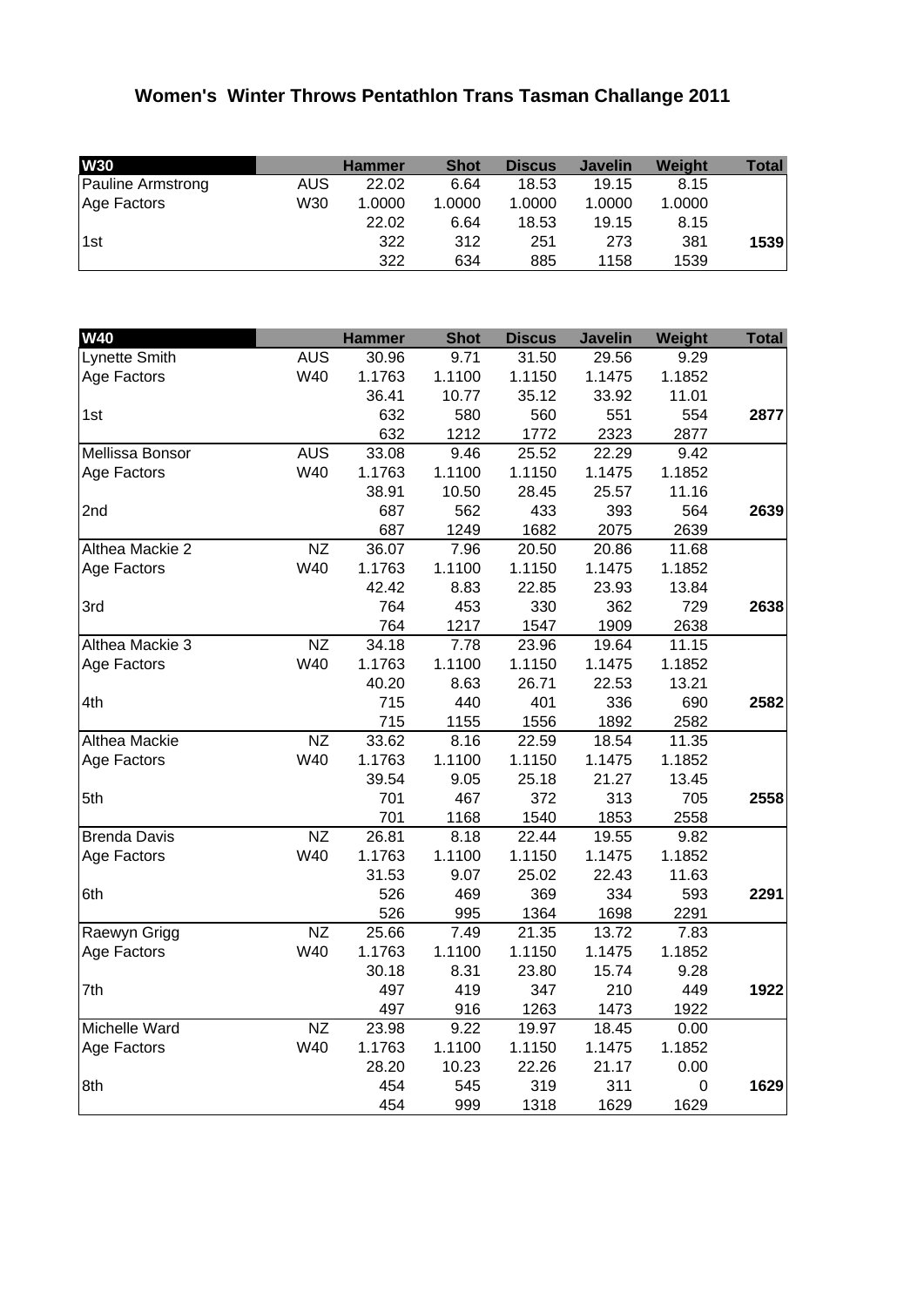| <b>W45</b>                |            | <b>Hammer</b> | <b>Shot</b> | <b>Discus</b> | <b>Javelin</b> | <b>Weight</b> | <b>Total</b> |
|---------------------------|------------|---------------|-------------|---------------|----------------|---------------|--------------|
| <b>Christine McCahill</b> | NZ.        | 36.71         | 9.31        | 33.18         | 18.54          | 13.36         |              |
| Age Factors               | W45        | 1.2717        | 1.1983      | 1.2058        | 1.2479         | 1.2955        |              |
|                           |            | 46.68         | 11.15       | 40.00         | 23.13          | 17.30         |              |
| 1st                       |            | 859           | 605         | 654           | 347            | 945           | 3410         |
|                           |            | 859           | 1464        | 2118          | 2465           | 3410          |              |
| Jayne Hardy               | <b>AUS</b> | 36.50         | 9.02        | 31.35         | 22.55          | 11.63         |              |
| Age Factors               | W45        | 1.2717        | 1.1983      | 1.2058        | 1.2479         | 1.2955        |              |
|                           |            | 46.41         | 10.80       | 37.80         | 28.14          | 15.06         |              |
| 2nd                       |            | 853           | 582         | 611           | 441            | 805           | 3292         |
|                           |            | 853           | 1435        | 2046          | 2487           | 3292          |              |

| <b>W50</b>              |            | <b>Hammer</b> | <b>Shot</b> | <b>Discus</b> | <b>Javelin</b> | Weight | <b>Total</b> |
|-------------------------|------------|---------------|-------------|---------------|----------------|--------|--------------|
| Fiona Harvey            | NZ         | 27.88         | 8.09        | 24.40         | 21.64          | 9.43   |              |
| Age Factors             | W50        | 1.2838        | 1.2607      | 1.3128        | 1.3147         | 1.1822 |              |
|                         |            | 35.79         | 10.19       | 32.03         | 28.45          | 11.14  |              |
| 1st                     |            | 619           | 542         | 501           | 447            | 562    | 2671         |
|                         |            | 619           | 1161        | 1662          | 2109           | 2671   |              |
| <b>Karel McClintock</b> | <b>AUS</b> | 26.18         | 9.53        | 24.12         | 18.67          | 8.24   |              |
| Age Factors             | W50        | 1.2838        | 1.2607      | 1.3128        | 1.3147         | 1.1822 |              |
|                         |            | 33.60         | 12.01       | 31.66         | 24.54          | 9.74   |              |
| 2nd                     |            | 571           | 662         | 494           | 374            | 477    | 2578         |
|                         |            | 571           | 1233        | 1727          | 2101           | 2578   |              |
| Joanne Watson-Pronk     | AUS        | 21.59         | 9.43        | 20.46         | 20.74          | 6.99   |              |
| Age Factors             | W50        | 1.2838        | 1.2607      | 1.3128        | 1.3147         | 1.1822 |              |
|                         |            | 27.71         | 11.88       | 26.85         | 27.26          | 8.26   |              |
| 3rd                     |            | 444           | 653         | 403           | 425            | 387    | 2312         |
|                         |            | 444           | 1097        | 1500          | 1925           | 2312   |              |
| <b>Claire Giles</b>     | <b>NZ</b>  | 18.84         | 6.78        | 15.35         | 15.25          | 5.91   |              |
| Age Factors             | W50        | 1.2838        | 1.2607      | 1.3128        | 1.3147         | 1.1822 |              |
|                         |            | 24.18         | 8.54        | 20.15         | 20.04          | 6.98   |              |
| 4th                     |            | 368           | 434         | 280           | 290            | 311    | 1683         |
|                         |            | 368           | 802         | 1082          | 1372           | 1683   |              |

| <b>W55</b>              |            | <b>Hammer</b> | <b>Shot</b> | <b>Discus</b> | <b>Javelin</b> | Weight | <b>Total</b> |
|-------------------------|------------|---------------|-------------|---------------|----------------|--------|--------------|
| Jill Taylor             | <b>AUS</b> | 36.92         | 8.18        | 23.58         | 17.65          | 10.07  |              |
| Age Factors             | W55        | 1.3984        | 1.3706      | 1.4407        | 1.4482         | 1.2918 |              |
|                         |            | 51.62         | 11.21       | 33.97         | 25.56          | 13.00  |              |
| 1st                     |            | 968           | 609         | 538           | 393            | 677    | 3185         |
|                         |            | 968           | 1577        | 2115          | 2508           | 3185   |              |
| <b>Winifred Harding</b> | NZ         | 31.66         | 7.95        | 14.70         | 12.00          | 10.29  |              |
| Age Factors             | W55        | 1.3984        | 1.3706      | 1.4407        | 1.4482         | 1.2918 |              |
|                         |            | 44.27         | 10.89       | 21.17         | 17.37          | 13.29  |              |
| 2nd                     |            | 805           | 588         | 299           | 240            | 695    | 2627         |
|                         |            | 805           | 1393        | 1692          | 1932           | 2627   |              |
| <b>Kate Clarke</b>      | <b>AUS</b> | 21.11         | 7.86        | 20.63         | 18.95          | 6.80   |              |
| Age Factors             | W55        | 1.3984        | 1.3706      | 1.4407        | 1.4482         | 1.2918 |              |
|                         |            | 29.52         | 10.77       | 29.72         | 27.44          | 8.78   |              |
| 3rd                     |            | 483           | 580         | 457           | 428            | 419    | 2367         |
|                         |            | 483           | 1063        | 1520          | 1948           | 2367   |              |
| June Lowe               | <b>AUS</b> | 33.65         | 8.20        | 18.65         | 19.04          | 0.00   |              |
| Age Factors             | W55        | 1.3984        | 1.3706      | 1.4407        | 1.4482         | 1.2918 |              |
|                         |            | 47.05         | 11.23       | 26.86         | 27.57          | 0.00   |              |
| 4th                     |            | 867           | 610         | 404           | 431            | 0      | 2312         |
|                         |            | 867           | 1477        | 1881          | 2312           | 2312   |              |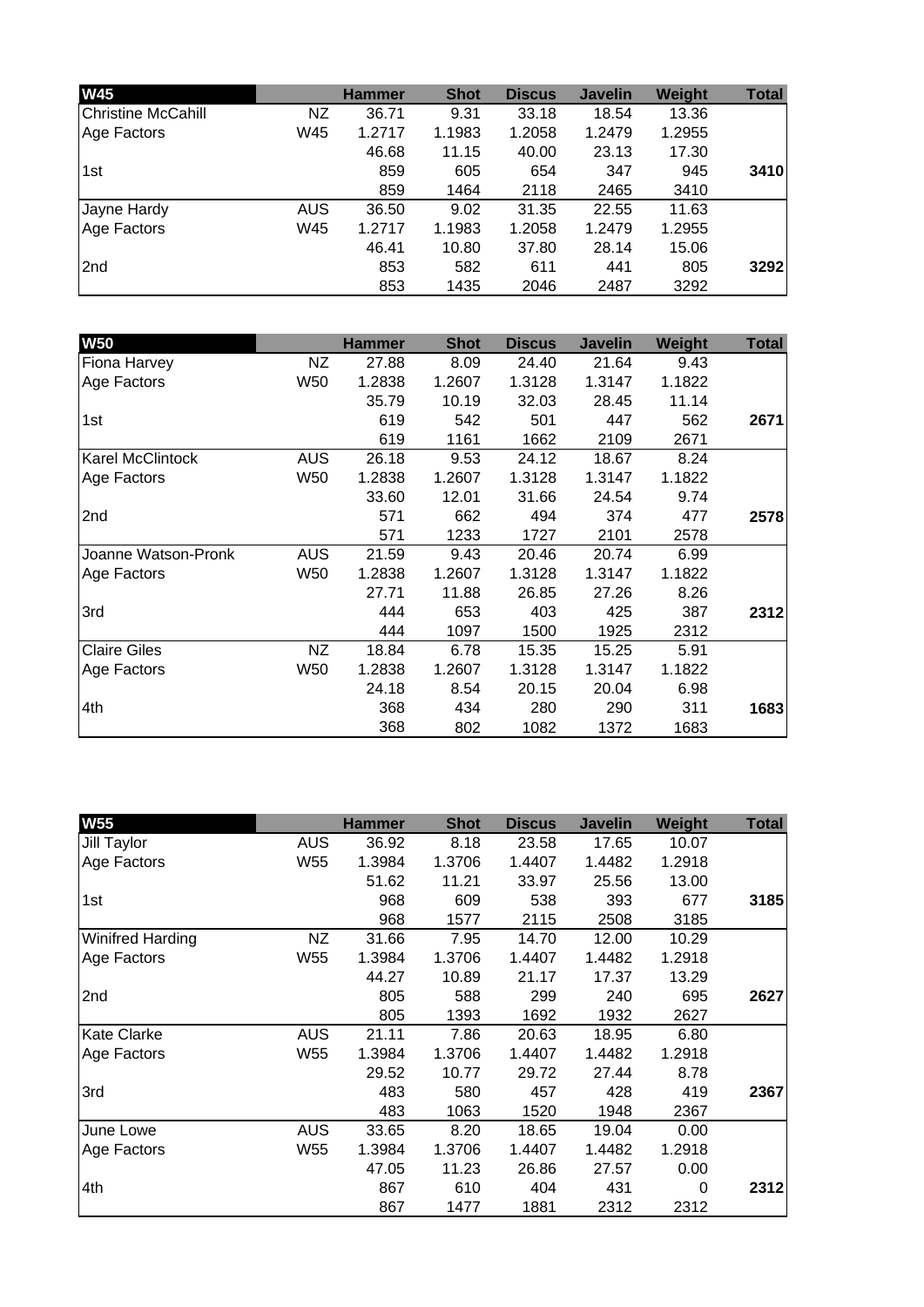| <b>Joan Merrilees</b> | NZ              | 22.56  | 6.40   | 15.80  | 11.09  | 7.22   |      |
|-----------------------|-----------------|--------|--------|--------|--------|--------|------|
| Age Factors           | W <sub>55</sub> | 1.3984 | 1.3706 | 1.4407 | 1.4482 | 1.2918 |      |
|                       |                 | 31.54  | 8.77   | 22.76  | 16.06  | 9.32   |      |
| 5th                   |                 | 526    | 449    | 328    | 216    | 451    | 1970 |
|                       |                 | 526    | 975    | 1303   | 1519   | 1970   |      |
| Adriana van Bockel    | <b>AUS</b>      | 22.36  | 5.53   | 17.21  | 14.91  | 6.46   |      |
| Age Factors           | W <sub>55</sub> | 1.3984 | 1.3706 | 1.4407 | 1.4482 | 1.2918 |      |
|                       |                 | 31.26  | 7.57   | 24.79  | 21.59  | 8.34   |      |
| 6th                   |                 | 520    | 372    | 365    | 318    | 392    | 1967 |
|                       |                 | 520    | 892    | 1257   | 1575   | 1967   |      |
| Karen Jones           | <b>AUS</b>      | 19.05  | 5.38   | 13.08  | 9.79   | 5.40   |      |
| Age Factors           | W <sub>55</sub> | 1.3984 | 1.3706 | 1.4407 | 1.4482 | 1.2918 |      |
|                       |                 | 26.63  | 7.37   | 18.84  | 14.17  | 6.97   |      |
| 7th                   |                 | 421    | 359    | 257    | 181    | 310    | 1528 |
|                       |                 | 421    | 780    | 1037   | 1218   | 1528   |      |

| <b>W60</b>             |            | <b>Hammer</b> | <b>Shot</b> | <b>Discus</b> | <b>Javelin</b> | Weight | <b>Total</b> |
|------------------------|------------|---------------|-------------|---------------|----------------|--------|--------------|
| Jill Evans             | NZ.        | 28.70         | 7.77        | 19.01         | 15.40          | 11.56  |              |
| Age Factors            | W60        | 1.5353        | 1.5015      | 1.5961        | 1.5408         | 1.2108 |              |
|                        |            | 44.06         | 11.66       | 30.34         | 23.72          | 13.99  |              |
| 1st                    |            | 801           | 639         | 469           | 358            | 738    | 3005         |
|                        |            | 801           | 1440        | 1909          | 2267           | 3005   |              |
| <b>Beverley Church</b> | NZ         | 25.96         | 6.61        | 17.77         | 16.41          | 9.00   |              |
| Age Factors            | W60        | 1.5353        | 1.5015      | 1.5961        | 1.5408         | 1.2108 |              |
|                        |            | 39.85         | 9.92        | 28.36         | 25.28          | 10.89  |              |
| 2 <sub>nd</sub>        |            | 708           | 524         | 432           | 388            | 547    | 2599         |
|                        |            | 708           | 1232        | 1664          | 2052           | 2599   |              |
| Judy Brown             | <b>AUS</b> | 15.02         | 5.57        | 13.23         | 12.95          | 6.26   |              |
| Age Factors            | W60        | 1.5353        | 1.5015      | 1.5961        | 1.5408         | 1.2108 |              |
|                        |            | 23.06         | 8.36        | 21.11         | 19.95          | 7.57   |              |
| 3rd                    |            | 344           | 423         | 298           | 288            | 346    | 1699         |
|                        |            | 344           | 767         | 1065          | 1353           | 1699   |              |

| <b>W65</b>     |            | <b>Hammer</b> | <b>Shot</b> | <b>Discus</b> | <b>Javelin</b> | Weight | <b>Total</b> |
|----------------|------------|---------------|-------------|---------------|----------------|--------|--------------|
| Jan Banens     | <b>AUS</b> | 32.82         | 7.09        | 17.74         | 15.66          | 11.74  |              |
| Age Factors    | W65        | 1.7038        | 1.6600      | 1.7927        | 1.7274         | 1.3260 |              |
|                |            | 55.91         | 11.76       | 31.80         | 27.05          | 15.56  |              |
| 1st            |            | 1064          | 645         | 496           | 421            | 836    | 3462         |
|                |            | 1064          | 1709        | 2205          | 2626           | 3462   |              |
| Barbara Austin | <b>AUS</b> | 26.58         | 8.06        | 17.68         | 19.30          | 10.68  |              |
| Age Factors    | W65        | 1.7038        | 1.6600      | 1.7927        | 1.7274         | 1.3260 |              |
|                |            | 45.28         | 13.37       | 31.69         | 33.33          | 14.16  |              |
| 2nd            |            | 828           | 752         | 494           | 540            | 749    | 3363         |
|                |            | 828           | 1580        | 2074          | 2614           | 3363   |              |
| Raylea Rudov   | <b>AUS</b> | 27.00         | 6.93        | 14.26         | 17.14          | 10.77  |              |
| Age Factors    | W65        | 1.7038        | 1.6600      | 1.7927        | 1.7274         | 1.3260 |              |
|                |            | 46.00         | 11.50       | 25.56         | 29.60          | 14.28  |              |
| 3rd            |            | 843           | 628         | 379           | 469            | 756    | 3075         |
|                |            | 843           | 1471        | 1850          | 2319           | 3075   |              |
| Lois Anderson  | NZ         | 19.93         | 6.65        | 15.34         | 14.69          | 8.02   |              |
| Age Factors    | W65        | 1.7038        | 1.6600      | 1.7927        | 1.7274         | 1.3260 |              |
|                |            | 33.95         | 11.03       | 27.50         | 25.37          | 10.63  |              |
| 4th            |            | 579           | 597         | 415           | 389            | 531    | 2511         |
|                |            | 579           | 1176        | 1591          | 1980           | 2511   |              |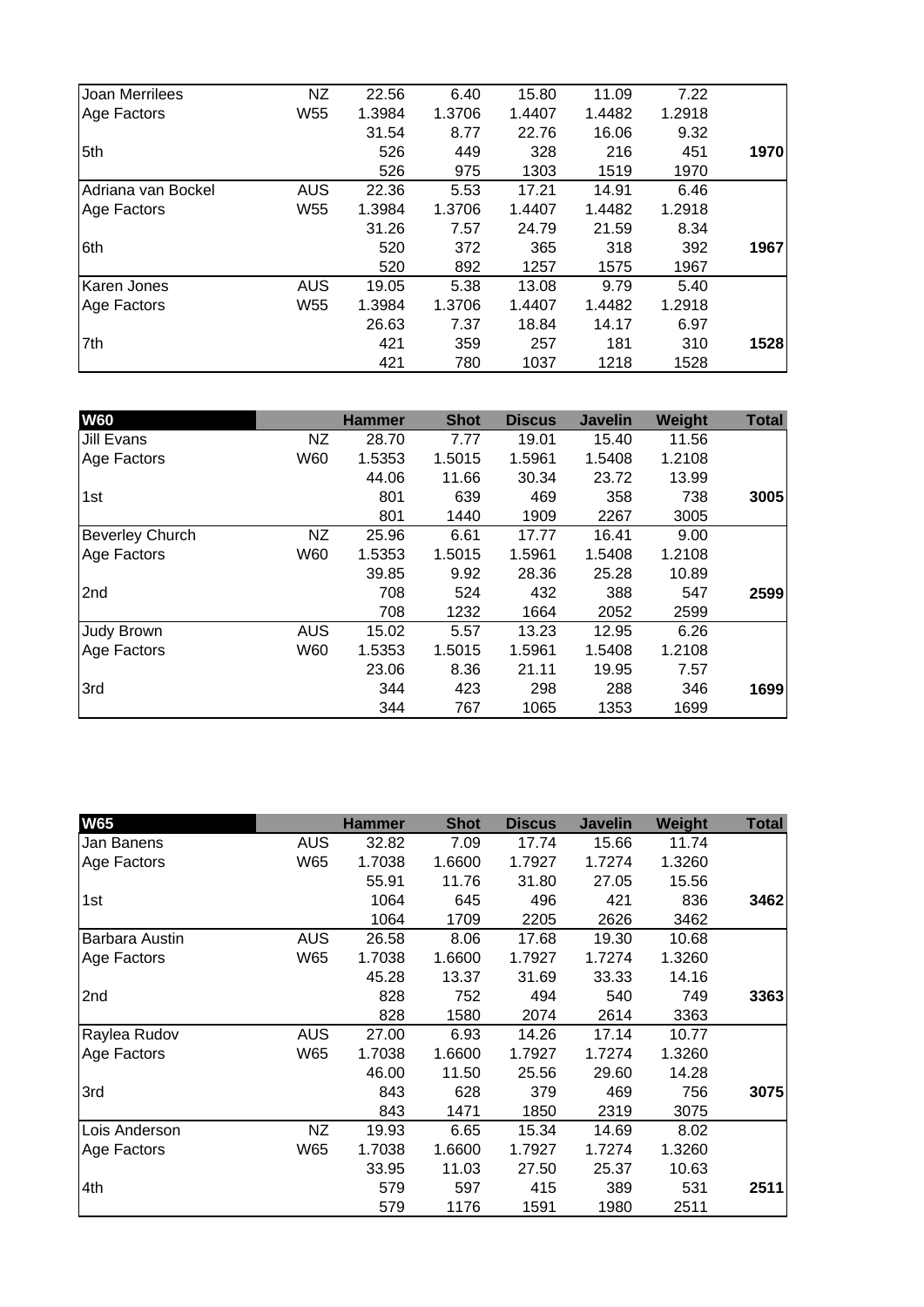| Lorraine Birtwell | AUS | 18.74  | 5.42   | 17.80  | 11.72  | 7.26   |      |
|-------------------|-----|--------|--------|--------|--------|--------|------|
| Age Factors       | W65 | 1.7038 | 1.6600 | 1.7927 | 1.7274 | 1.3260 |      |
|                   |     | 31.92  | 8.99   | 31.91  | 20.24  | 9.62   |      |
| 5th               |     | 535    | 464    | 499    | 293    | 470    | 2261 |
|                   |     | 535    | 999    | 1498   | 1791   | 2261   |      |

| <b>W70</b>              |                 | <b>Hammer</b> | <b>Shot</b> | <b>Discus</b> | <b>Javelin</b> | Weight | <b>Total</b> |
|-------------------------|-----------------|---------------|-------------|---------------|----------------|--------|--------------|
| <b>Glenn Watts</b>      | <b>NZ</b>       | 19.87         | 6.31        | 16.54         | 12.90          | 8.38   |              |
| Age Factors             | <b>W70</b>      | 1.9160        | 1.8559      | 2.0542        | 1.9654         | 1.4667 |              |
|                         |                 | 38.07         | 11.71       | 33.97         | 25.35          | 12.29  |              |
| 1st                     |                 | 669           | 642         | 538           | 389            | 633    | 2871         |
|                         |                 | 669           | 1311        | 1849          | 2238           | 2871   |              |
| <b>Clarine Stratton</b> | <b>NZ</b>       | 19.26         | 5.77        | 16.09         | 12.43          | 7.71   |              |
| Age Factors             | <b>W70</b>      | 1.9160        | 1.8559      | 2.0542        | 1.9654         | 1.4667 |              |
|                         |                 | 36.90         | 10.70       | 33.05         | 24.42          | 11.30  |              |
| 2nd                     |                 | 643           | 575         | 520           | 371            | 572    | 2681         |
|                         |                 | 643           | 1218        | 1738          | 2109           | 2681   |              |
| <b>Barbara Bird</b>     | <b>NZ</b>       | 13.78         | 6.32        | 13.33         | 18.55          | 5.34   |              |
| Age Factors             | <b>W70</b>      | 1.9160        | 1.8559      | 2.0542        | 1.9654         | 1.4667 |              |
|                         |                 | 26.40         | 11.72       | 27.38         | 36.45          | 7.83   |              |
| 3rd                     |                 | 416           | 643         | 413           | 599            | 361    | 2432         |
|                         |                 | 416           | 1059        | 1472          | 2071           | 2432   |              |
| <b>Marion Clarke</b>    | <b>NZ</b>       | 17.38         | 4.92        | 10.00         | 8.25           | 6.37   |              |
| Age Factors             | <b>W70</b>      | 1.9160        | 1.8559      | 2.0542        | 1.9654         | 1.4667 |              |
|                         |                 | 33.30         | 9.13        | 20.54         | 16.21          | 9.34   |              |
| 4th                     |                 | 565           | 473         | 288           | 219            | 453    | 1998         |
|                         |                 | 565           | 1038        | 1326          | 1545           | 1998   |              |
| <b>Gwyn Heseltine</b>   | $\overline{NZ}$ | 16.58         | 5.09        | 11.44         | 8.15           | 5.98   |              |
| Age Factors             | <b>W70</b>      | 1.9160        | 1.8559      | 2.0542        | 1.9654         | 1.4667 |              |
|                         |                 | 31.76         | 9.44        | 23.50         | 16.01          | 8.77   |              |
| 4th                     |                 | 531           | 493         | 341           | 215            | 418    | 1998         |
|                         |                 | 531           | 1024        | 1365          | 1580           | 1998   |              |
| Francie Bayler          | <b>NZ</b>       | 13.36         | 4.54        | 11.28         | 10.46          | 4.96   |              |
| Age Factors             | W70             | 1.9160        | 1.8559      | 2.0542        | 1.9654         | 1.4667 |              |
|                         |                 | 25.59         | 8.42        | 23.17         | 20.55          | 7.27   |              |
| 6th                     |                 | 398           | 427         | 335           | 299            | 328    | 1787         |
|                         |                 | 398           | 825         | 1160          | 1459           | 1787   |              |
| Nola De Chazel          | <b>AUS</b>      | 13.74         | 4.28        | 10.76         | 8.68           | 5.43   |              |
| Age Factors             | <b>W70</b>      | 1.9160        | 1.8559      | 2.0542        | 1.9654         | 1.4667 |              |
|                         |                 | 26.32         | 7.94        | 22.10         | 17.05          | 7.96   |              |
| 7th                     |                 | 414           | 395         | 316           | 234            | 369    | 1728         |
|                         |                 | 414           | 809         | 1125          | 1359           | 1728   |              |

| <b>W75</b>             |            | <b>Hammer</b> | <b>Shot</b> | <b>Discus</b> | <b>Javelin</b> | Weight | <b>Total</b> |
|------------------------|------------|---------------|-------------|---------------|----------------|--------|--------------|
| <b>Heather Doherty</b> | AUS        | 22.27         | 7.06        | 17.92         | 13.56          | 8.20   |              |
| Age Factors            | W75        | 1.9984        | 1.8324      | 2.1546        | 2.2794         | 1.5146 |              |
|                        |            | 44.50         | 12.93       | 38.61         | 30.90          | 12.41  |              |
| 1st                    |            | 810           | 723         | 627           | 494            | 641    | 3295         |
|                        |            | 810           | 1533        | 2160          | 2654           | 3295   |              |
| Mary Wahren            | <b>AUS</b> | 20.08         | 6.46        | 13.11         | 12.94          | 6.46   |              |
| Age Factors            | W75        | 1.9984        | 1.8324      | 2.1546        | 2.2794         | 1.5146 |              |
|                        |            | 40.12         | 11.83       | 28.24         | 29.49          | 9.78   |              |
| 2 <sub>nd</sub>        |            | 714           | 650         | 429           | 467            | 479    | 2739         |
|                        |            | 714           | 1364        | 1793          | 2260           | 2739   |              |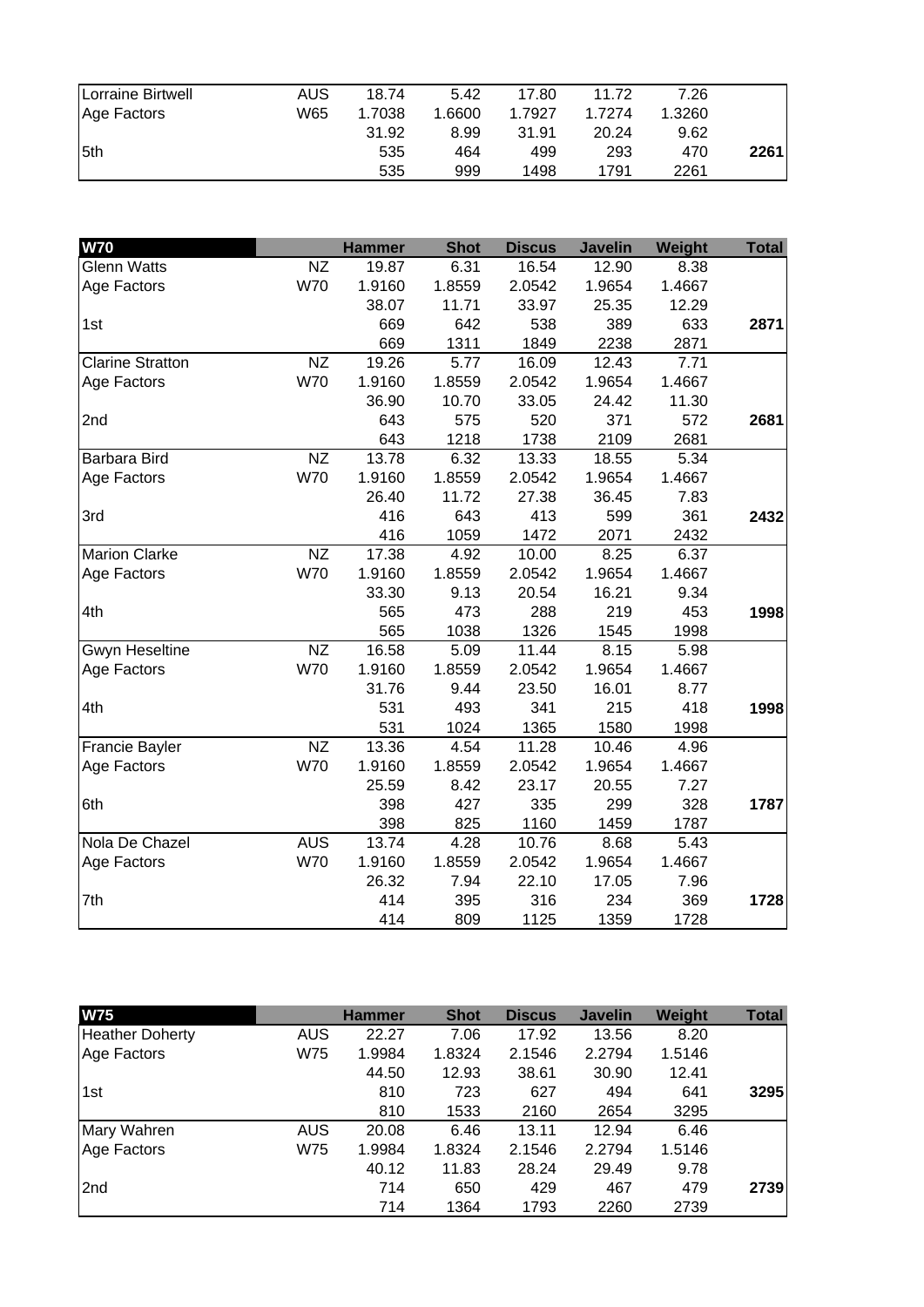| <b>Iris Bishop</b> | ΝZ  | 16.43  | 6.42   | 11.64  | 9.10   | 6.00   |      |
|--------------------|-----|--------|--------|--------|--------|--------|------|
| Age Factors        | W75 | 1.9984 | 1.8324 | 2.1546 | 2.2794 | 1.5146 |      |
|                    |     | 32.83  | 11.76  | 25.07  | 20.74  | 9.08   |      |
| 3rd                |     | 554    | 645    | 370    | 303    | 437    | 2309 |
|                    |     | 554    | 1199   | 1569   | 1872   | 2309   |      |

| <b>W85</b>            |     | <b>Hammer</b> | <b>Shot</b> | <b>Discus</b> | <b>Javelin</b> | Weight | Total |
|-----------------------|-----|---------------|-------------|---------------|----------------|--------|-------|
| <b>Pauline Purser</b> | NZ  | 13.39         | 4.16        | 7.87          | 6.80           | 4.66   |       |
| Age Factors           | W85 | 2.7218        | 2.3894      | 3.0404        | 3.3500         | 1.9493 |       |
|                       |     | 36.44         | 9.93        | 23.92         | 22.78          | 9.08   |       |
| 1st                   |     | 633           | 525         | 349           | 341            | 437    | 2285  |
|                       |     | 633           | 1158        | 1507          | 1848           | 2285   |       |